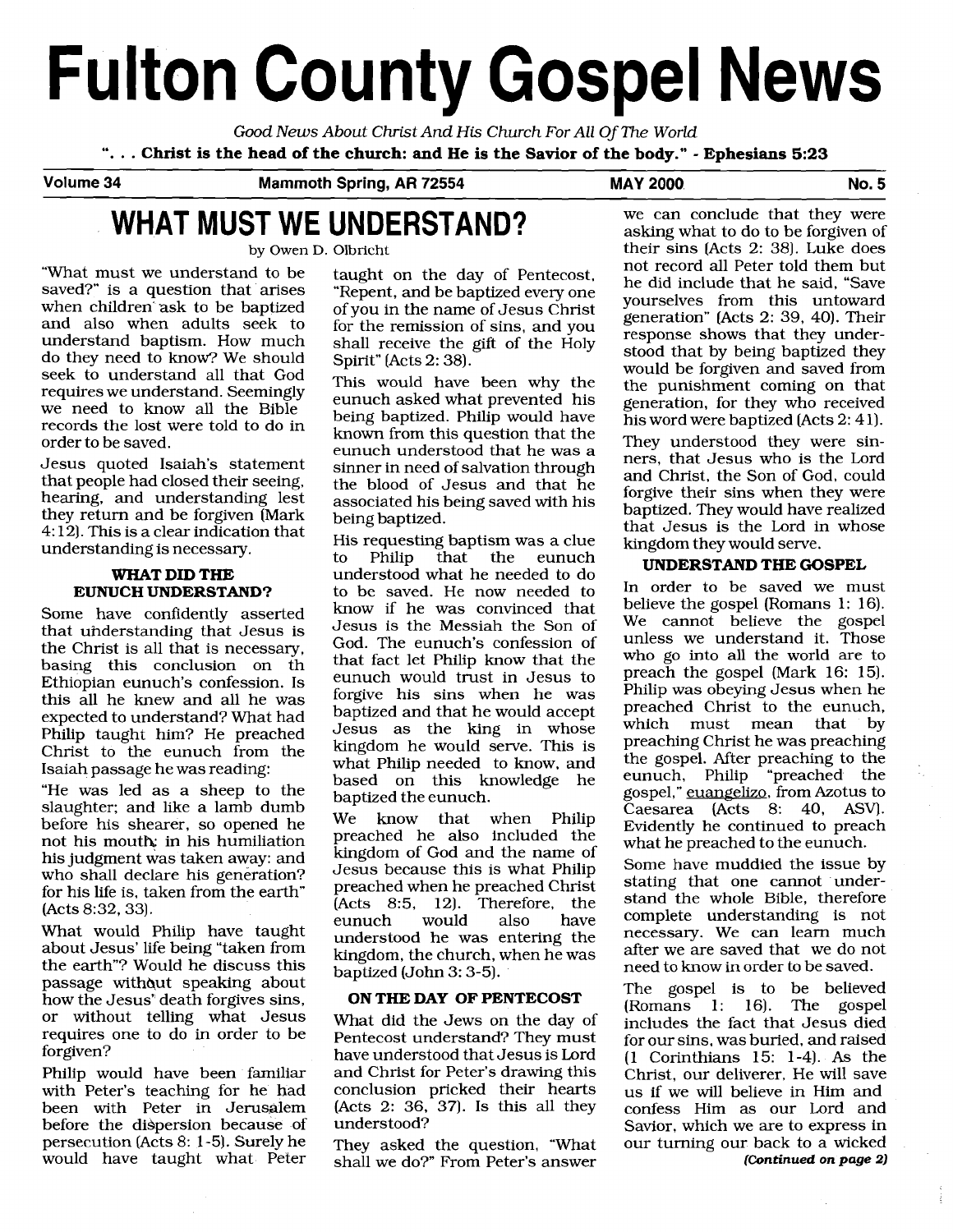### **FULTON COUNTY GOSPEL NEWS**  USPS Publication #211780

.. is a Periodical publication issued monthly by the Church of Christ at. Third and Bethel (P.O. Box 251), Mammoth Spring, **AR** 72554-0251. **POSTMASTER: Please mail all changes of address to the above address.** 

**FCGN** is mailed free of charge to any who care to receive it. We will be happy to add any names to the regular mailing list. If you send in a name we<br>must have a complete address,<br>including number and street name, or including number and street name, or R.R. or HCR number, plus box number, or a P.O. Box number and the **NINE DIGIT ZLP CODE.** This paper is supported by voluntary contributions for which 'we are grateful. Financial information will be furnished upon request. **Mail all address corrections or manuscripts to:** 

#### **FULTON COUNTY GOSPEL NEWS**  P.O. **Box** 251 Mammoth Spring, AR 72554

| E-Mail  tedjc@centurytel.net |
|------------------------------|
|                              |

world and by our being buried with Him in baptism so that our sins will be forgiven and in order to begin a new life in the kingdom of Christ.

### **CONCLUSION**

The simple truth concerning forgiveness through Jesus' blood and a commitment to leave an old life in order to live for Jesus Christ, the Son of God, as a member of His kingdom that is expressed in baptism for the forgiveness of sins does not take hours to teach.<br>Answering all modern day Answering objections might take hours, but an understandable presentation of the simple basics of salvation can be given in a short period of time. An understanding of the truth concerning salvation in Jesus and submission to Him as a citizen in His kingdom, the church, is all we need to understand in order to be saved from our past sins.

305 W. Maryland Ave. Sherwood, AR 72120

**CORRECTION:** We also regret that an error was made in assigning the author's name to the article in the February 2000 issue entitled, **"What If?"** The author of the article was W.A. Brewer, not Wayne Brewer. These good brethren are related but not the same person.

### **WHAT HAPPENS WHEN YOU REFUSE TO SEEK WISDOM?**

by Jerry Moffitt

Lady Wisdom said, "Because I have called and you have refused, I have stretched out my hand and no one<br>regarded, (25) Because you  $(25)$  Because disdained all my counsel, and would have none of my reproof, (26) I also will laugh at your calamity; I will mock when your terror comes, (27) When your terror comes like a storm, and your<br>destruction comes like a destruction comes like a whirlwind, When distress and anguish come upon you" (Pro. 1:  $24 - 27$ ).

There are consequences for not listening. The king said, "He who disdains instruction despises his own soul, But he who heeds reproof gets understanding"(Pr0. 15:31). How many are the slain, though they had been warned? And yet, what does it really cost to listen? The English say, "From hearing comes wisdom: from speaking, repentance." And, the Germans warn "He that won't listen, must feel." If it is foolish not to listen, is it not almost criminal to **disdain** counsel? The King James Version has "set at nought." It can mean "to loosen" but came more to<br>mean "dismiss," "avoid", or "dismiss," "avoid", or "refuse." Often a petitioner to a great person seems so insignificant<br>he cannot even make an cannot appointment. So the fool disdains the counsel of wisdom. To the fool, wisdom is a dry crust rather than sweet whipped cream, and they would rather die from an infected wound than dress it, if the antiseptic might hurt. Good advice often carries discomfort or a little pain. Advice may rob one of fun if it is to save the life. But you may as well "try to get butter out of a dog's mouth" as separate a fool from fun and folly. "Cheap advice is better than dear repentance," but when the deed is done, advice comes too late. So wisdom laughs and mocks at the calamity of her arrogant despisers. It is the laughter of responsibility toward pretenders,<br>light toward darkness, the light toward darkness, the outrageous taunters. It is the educated and

instructive laugh of one abused and insulted for trying to help. It is a promise of laughter and mockery foretold not with relish but as a warning, to hurt in order to help.

So, in Proverbs 1.27 we find not the laugher of a successful plot, not of guile, but laughter to warn with such words as "terror," "storm," "destruction," "whirlwind," "distress," and "anguish."

In Proverbs 1 :28 Wisdom says she won't answer the belated cry. There is a time when it is too late: "If the serpent bite before it is charmed then is there no advantage in the charmer" (Ecc. 10:11).  $\tilde{r}$  it is too late to cover the well when the child is drowned" (German). "It is no time to duck thy head once the neck is severed (Scottish).

Friends, too, there is no gospel of the second chance on the day one enters Hades. So, "Now is the day of salvation" (2 Cor. 6:2).

I sincerely believe there are many good and gentle folk who live quiet lives of ungodliness. They are not pious, and they are completely inattentive to God. They may not kill, rob, steal, curse, or commit adultery. But they disobey the greatest commandment in the law: "Thou shalt love the Lord thy God with all thy heart, and with all thy soul, and with all thy mind" (Mat. 22:37).

So in Proverbs 1: 30 Sister Wisdom says, they "Would have none of my counsel:" and they "despised all my reproof." Why would they do that? We learn, 'The way of a fool is right in his own eyes<sup>\*</sup> (Pro. 12:15). They are wild and They are wild and animal-like just as "'he that hateth reproof is brutish" (Pro. 12: 16). Again we learn, "A\ scoffer loveth not to be reproved: he will not go unto the wise" (Pro. 15: 12). The African said, "Not to know is bad. Not to wish to know is worse." Oh, let us read the Bible.

608 E. Franklin St. Hillsboro, TX 76645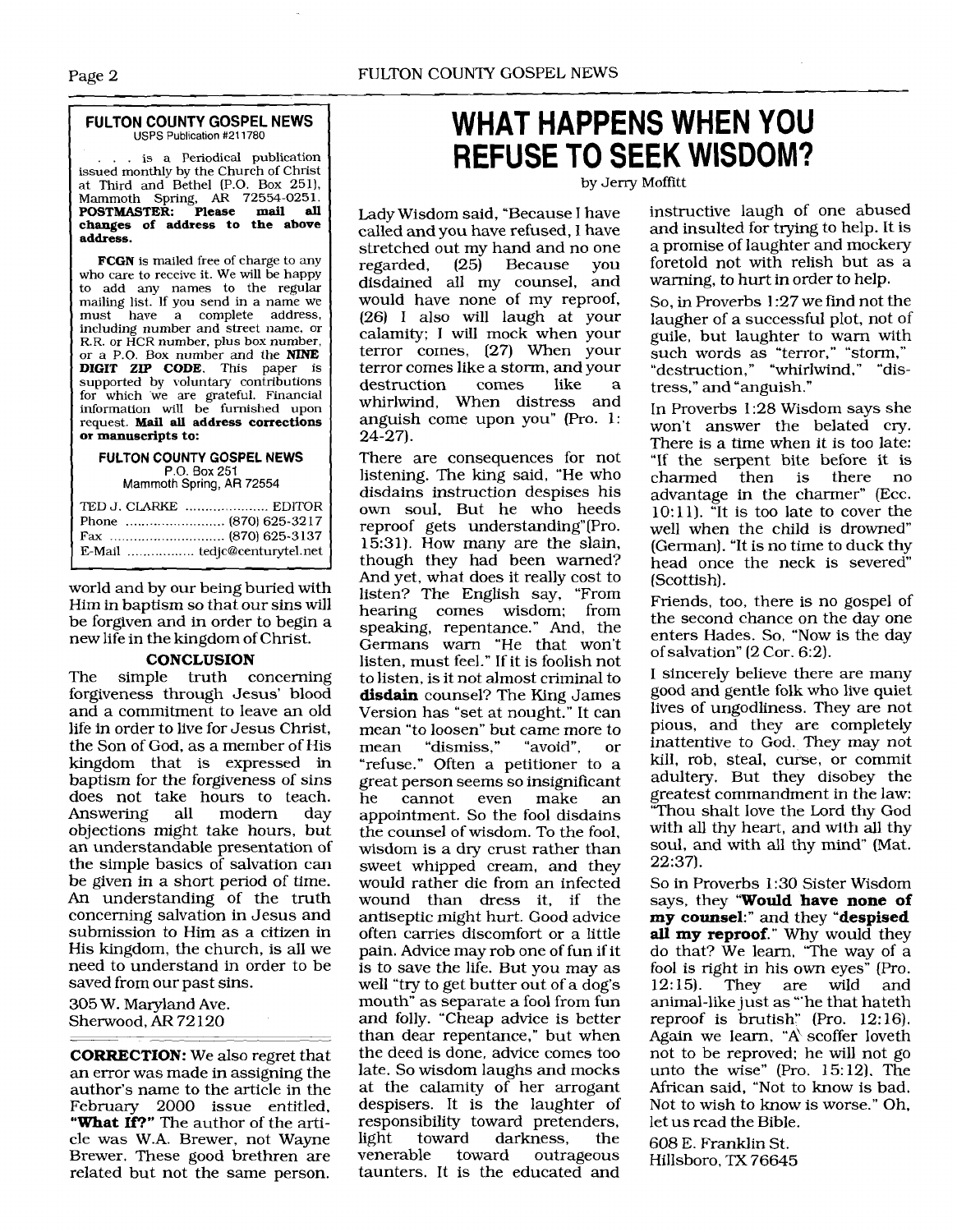### **THE CHURCH**

*Bible Lesson Number Seven by* Richard *England,* Sr.

"Church" is a word with which all Bible readers are familiar. The Greek word translated "church" is<br>also translated "assembly." It also translated "assembly." refers to an assembly of people who have been "called out" or "called<br>together" for some specific together" purpose. In **Acts 19:32** it refers to those who had gathered to protest<br>Paul's preaching. Stephen. preaching. speaking of the people who had been called out of Egypt, calls them<br>"the church in the wilderness" *"the church in the wilderness"*  **(Acts7:38).** Paul uses the term with reference to a religious assembly **(1 Corinthians 14:34).** 

In that Jesus came to *"call* . . . *sinners unto repentance"* **(Luke 5:32)** and those who have accepted him have been *"called* . . *out of darkness into his marvelous light"*  **(1 Peter 2:9),** the most fitting word to use to designate them is "church, the called out. Jesus used the word in speaking of all who would believe on him when he<br>said of Peter's confession: " . . . upon this rock I will build my church<br>. . . " (**Matthew 16:18**).

Those who are in Christ are "the called." A number of New A number Testament passages show this to be true. *"1 therefore, the prisoner of the Lord, beseech you that ye walk worthy of the vocation wherewith ye are called"* **(Ephesians 4:l).**  *"And let the peace of God rule in your hearts, to the which also ye are called in one body; and be ye thankful"* **(Colossians 3: 15).** *"Do not they blaspheme that worthy name by the which ye are called?"*  **(James 2:7)** Christians are those who are *"partakers of the heavenly calling"* (**Hebrews 3:1**). They are called by the gospel (2 gospel  $\left( 2 \right)$ **Thessalonians 2: 14).** 

All who obey the gospel's call by being baptized into Christ are<br>"children of God bu faith" *"children of God by faith"*  (Galatians 3:26,27). They have been called out of sin and into Jesus Christ. They are the called out, the "church" for which he died **(Ephesians 5:23-27),** which is his body **(Ephesians 1:22; Colossians 1:18,24),** and which he has sanctified and cleansed *"with the washing of water by the word"*  **(Ephesians 5:26).** 

Jesus has all authority **(Matthew 28:18).** Only Jesus can say what one must do to get into his church, his body. When we do what he says in order to get into him, he adds us to that great body of saints who have also submitted to his will. No man on the face of the earth has the power to vote us in or out of the church of Christ. They may keep us out of human institutions, but not the divine church of God which is mentioned in the Bible. If one is saved, he is saved by the power of God through obedience to the gospel. To say that he is saved is to say that he has been called out of sin and into Christ. He is in the Lord's church.

God has added his people together in this fashion from the day of Pentecost until now **(Acts 2:47).** If we do what they did, then we will become what they became. We should want to continue in the same fashion of worship and work for the Lord that was characteristic of them. Thus, we can look forward to the second coming of Jesus Christ with great hope.

When the church at Corinth became divided over doctrine and practice, Paul said they were *''carnal"* **(1 Corinthians 3:3,4).** He said they should all be united. *"Now 1 beseech you, brethren, by the name of our Lord Jesus Christ, that ye all speak the same thing, and that there be no divisions among you; but that ye be perfectly .joined together in the same mind and in the same judgment"* **(1 Corinthians 1:10**). Jesus prayed: *"Neither pray 1 for these alone, but for them also which shall believe on me through their works; that they all may be one; as thou, Father, art in me, and 1 in thee, that they also may be one in us: that the world may believe that thou hast sent me"*  **(John 17:20-2 1).** Division among those who claim to be followers of Jesus Christ is sinful.

One of the things over which the church at Corinth was divided was the name they wore and to whom they said they belonged **(1 Corinthians 1: 10-12).** The test of ownership and the name to wear is simple. Who was crucified for us? In whose name were we baptized? We do not belong to one who was not crucified for us nor do we

belong to him unless we have been baptized in his name. Those for whom Christ died and who have been baptized in his name for the remission of sins are in his body, the church **(Acts 2: 38-47).** 

The New Testament says there is only one body **(Romans 12:5; 1 Corinthians 1** : **10- 12; Ephesians 4:4).** To be in that one body is to be saved and in the church; to be out of that one body is to be without help.

*'W~at at that time ye were without Christ, being aliens from the commonwealth of Israel, and strangers from the covenants of promise, having no hope, and without God* in *the world; but now in Christ Jesus ye who sometimes were far 08 are made nigh by the blood of Christ. For he is our peace, who hath made both one, and hath broken down the middle wall of partition between us; having abolished* in *his flesh the enmity, even the law of commandments contained in ordinances; for to make in himself of twain one new man, so making peace; and that he might reconcile both unto God in one body by the cross, having slain the enmity thereby"* **(Ephesians 2:12-16).** 

Questions

- 1. Why is the work "church" used to refer to God's people?
- 2. Out of what have God's people been called?
- **3.** How do we answer the call?
- 4. How do we become members of the church?
- 5. Whose church is it?
- 6. Are all saved people in the church?
- 7. How many churches does Jesus have?

(Editors note: We regret that<br>Richard England's name was Richard England's name omitted from his last Bible Lesson.] 439 Barham Ave.

Henderson, AR 38340

**Apology:** We extend a sincere apology to sister Dorinda Moore, who is the author of a poem we used in the October 1999 issue of FGGN. The poem was not named nor its author known when we printed it. We have since learned the poem is titled, 'The Rose," and the author is sister Moore.